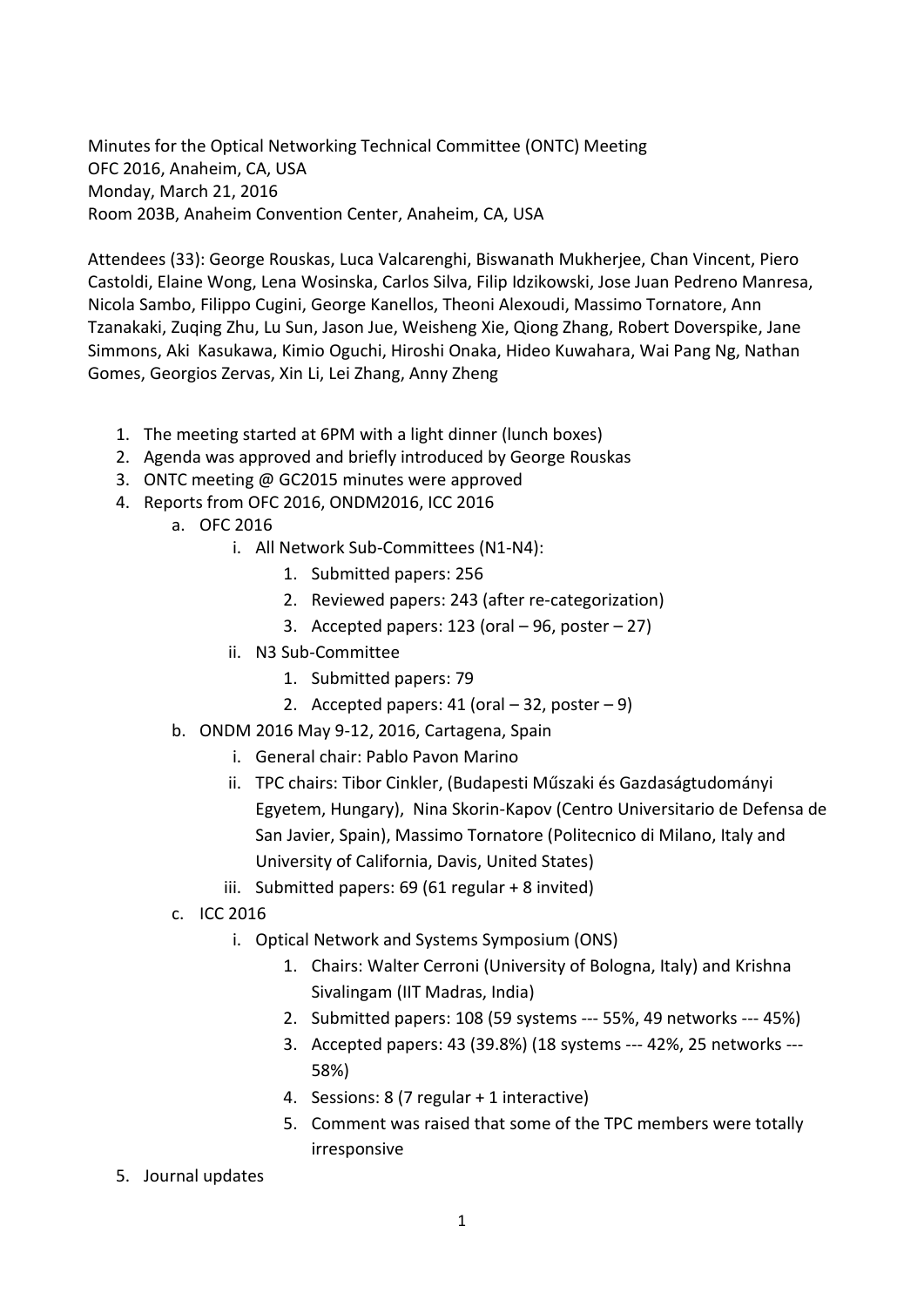- a. OSN 2015 Fabio Neri Best Paper Award
	- i. M. De Andrade, A. Buttabuoni, M. Tornatore, P. Boffi, P. Martelli, A. Pattavina. "Optimization of long-reach TDM/WDM passive optical networks." Vol. 16, pp. 36-45, 2015.
- b. JOCN SI: "Optical Networking for 5G Mobile and Wireless Communications." Submission deadline: May 31, 2016
- c. Science China SI: "All-Optical Networks." Submission deadline: April 15-May 31, 2016
- 6. Conference updates
	- a. 21st Optoelectronics and Communications Conference (OECC),/ Photonics in Switching 2016 (PS2016), July 3-7, 2016, Niigata, Japan,
	- b. Advanced Photonics, July 18-20, 2016, The Fairmont Hotel Vancouver, Vancouver, British Columbia, Canada
	- c. OSA Latin America Optics & Photonics Conference (LAOP), August 22–25, 2016, Ruta N, Medellin, Colombia
	- d. ECOC 2016, Sep. 18-22, 2016, Düsseldorf, Germany
	- e. 5th IEEE International Conference on Cloud Networking (CloudNet), October 3-6, 2016, Pisa, Italy
	- f. Globecom 2016,
		- i. December 4-8, 2016, Washington, DC, USA
		- ii. Maite Brandt-Pierce, University of Virginia, TPC Co-Chair
		- iii. ONS Co-Chairs:
			- 1. Daniel Xu, USTC
			- 2. Suresh Subramaniam, George Washington University
		- iv. Selected Areas in Communications Access Networks and Systems Chair: Luca Valcarenghi, Scuola Superiore Sant'Anna
	- g. OFC 2017, March 19-23, 2017, Los Angeles, USA
	- h. ICC 2017, May 21-25, 2017, Paris, France
		- i. ONS Co-Chairs:
			- 1. Grzegorz Danilewicz, Poznan University of Technology
			- 2. George Rouskas, NC State
	- i. GC 2017, December 4-8, 2017, Singapore
		- i. ONTC nominated ONS Co-Chair: Gangxian (Steven) Chen, Soochow **University**
- 7. Call for Nominations
	- a. ONTC Awards presented annually at GC
		- i. Technical Achievement
		- ii. Outstanding Service
		- iii. Call for nomination upcoming in few months
	- b. ONS Chairs for future GC/ICC (from ICC 2018)
		- i. Comment was raised that young and talented people shall be encouraged to become ONS chairs